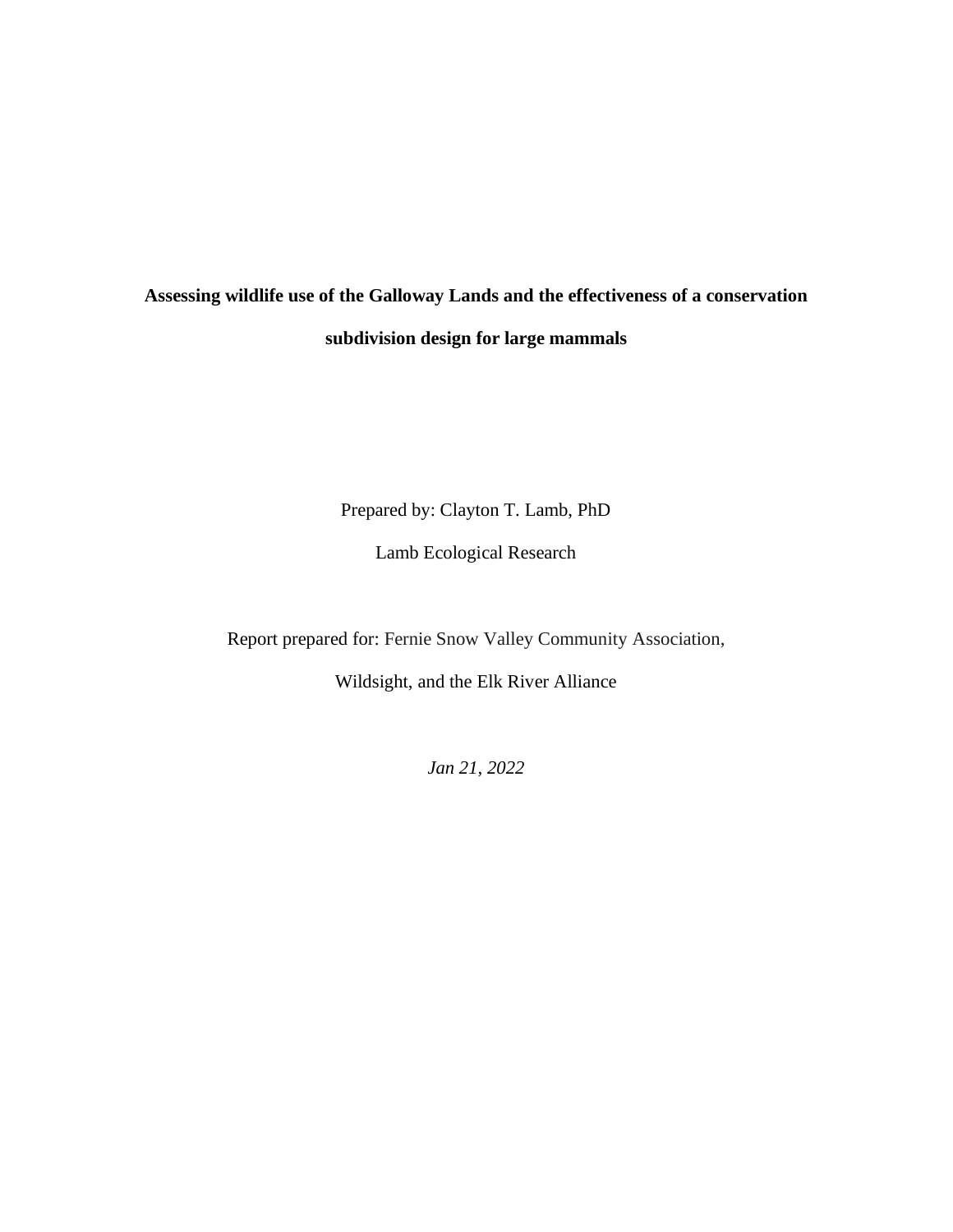#### **Executive Summary**

A housing development has been proposed on the Galloway Lands, which is situated between the City of Fernie and Fernie Alpine Resort. The development aims to use conservation design principles to create a conservation subdivision that will have minimal impacts on wildlife and the environment. I summarised the current habitat and connectivity value of these lands for grizzly bears across all seasons, and ungulates such as moose in the winter. I briefly consider impacts to aquatic systems. I then conducted a literature review to assess if conservation subdivisions and associated design principles were well-suited to safeguard these wildlife values.

The Galloway Lands contain medium to high quality grizzly bear habitat in all seasons except the denning season and are used as a movement corridor by bears as they travel between Morrisey and Lizard Creek. Use of this corridor is partly due to its' habitat quality but also because other natural movement corridors along the valley bottom have already been substantially impacted by residential developments within the City of Fernie and Fernie Alpine Resort. There is significant identified ungulate winter range—especially for moose—within the Galloway Lands. Adjacent creeks are important westslope cutthroat trout spawning habitats, which may be degraded by runoff from development.

A review of the literature revealed that conservation subdivisions generally protect more land than traditional subdivisions but that this conserved land often has marginal benefits to wildlife especially large mammals—due to the fragmented and development-affected nature of the conserved lands. Further, most conservation subdivisions are targeted at conserving small to medium sized mammals, birds, and amphibians, and are rarely designed to conserve large mammals such as those common in the Elk Valley: grizzly bear, cougar, wolves, elk, and moose.

The effects to wildlife can be mitigated by reducing housing density for developments and creating more contiguous habitat patches. Effective mitigations ensure that the area left for wildlife is far enough from the development that its' effects have attenuated, and the remaining corridor width outside the developments' zone of influence is thus more ecologically functional. The zone of influence from residential development on wide-ranging species such as bears, cougars, and wolves is often 3-6 km. This influence is wider than many individual parcels of developable land in British Columbia, thus providing challenging conditions to create housing developments with internal corridors that work for wide-ranging species. Without land planning that designates corridors at the landscape level (i.e., across private parcels and Provincial land) this situation will continue to arise. The proposed housing density in the Galloway Lands, paired with the proposed narrow and fragmented corridors that compose the conservation lands are unlikely to facilitate connectivity of large mammals. In addition, the possible development of these narrow corridors into human recreation areas will further degrade their ecological function and connectivity potential. A housing development on the Galloway Lands will increase wildlife conflicts. These conflicts can be reduced through strict and evidence-based regulations that mandate bear proof garbage containers, preclude fruit-bearing trees, and ensure any livestock is protected with electric fencing that is professionally installed and well maintained; but even with the best practices some conflict will still occur. Changes in connectivity from this proposed development may increase conflicts elsewhere in the area as animals shift their movement patterns.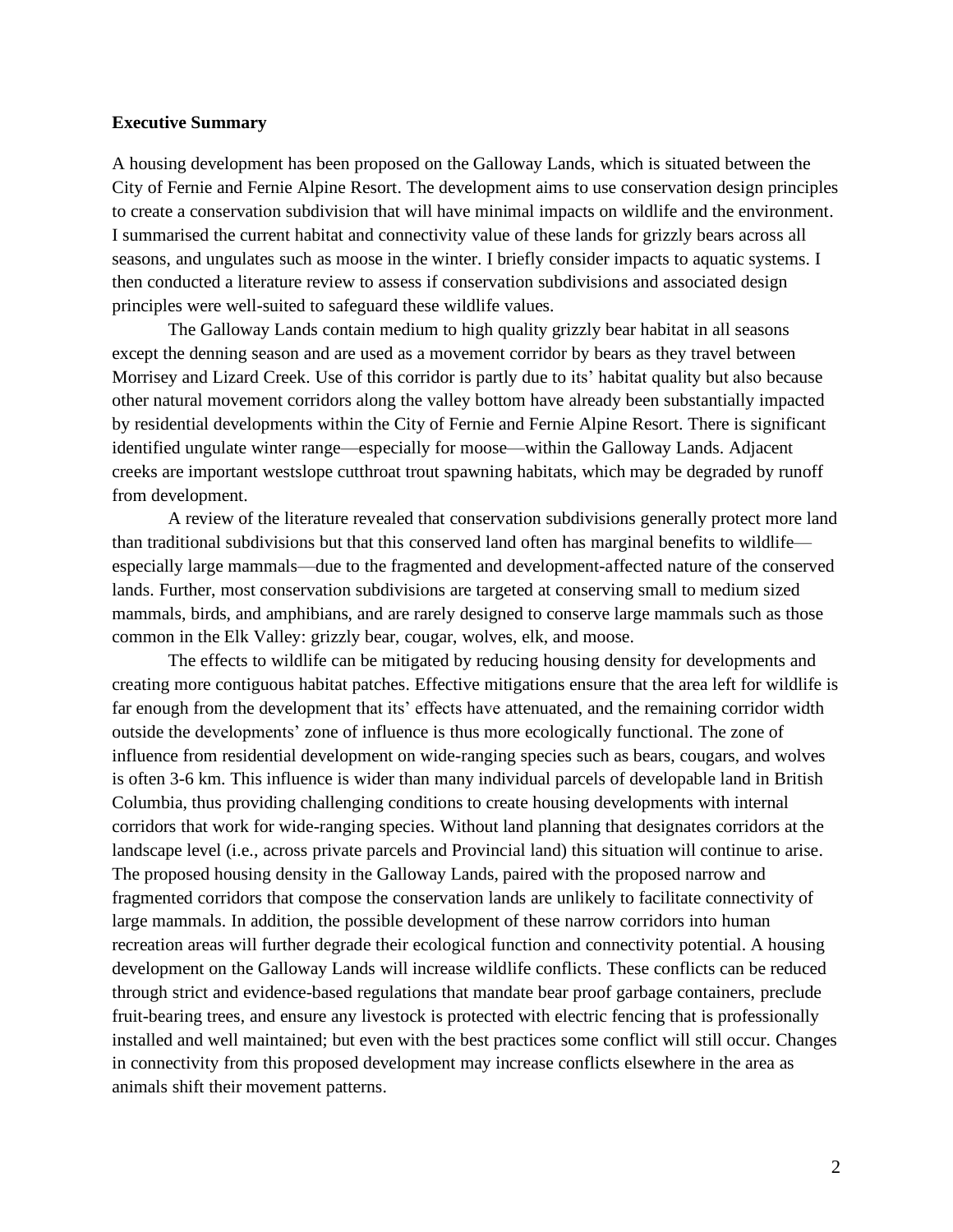### **Purpose**

Summarise wildlife use within and adjacent to the Galloway Lands and assess potential impacts of development within this area for wildlife habitat and connectivity. Conduct a literature review to assess the effectiveness of conservation subdivisions in reducing negative impacts to wildlife and the environment.

# **Scope**

This analysis considers the ecological aspects of developing the Galloway Lands into a subdivision and uses the best available ecological data. I do not consider the social (housing needs), legal (land ownership etc.), or planning (road access, urban sprawl, land planning etc.) aspects of this project, which form important additional dimensions of the overall project decision.

#### **Methods**

*Wildlife habitat assessment for the Galloway Lands:* In 2016, a grizzly bear telemetry study was initiated in the Elk Valley to monitor grizzly bear population demography and habitat use. To date 65 bears have been monitored. Grizzly bears tend to use valley bottom areas near the Elk River, adjacent riparian areas, and low slope habitat nearby. At higher elevations, bears select for avalanche chutes, alpine areas, and herbaceous open slopes. Bears in the lower Elk Valley tend to die at higher rates than they can reproduce due to conflicts with people at their residences and collisions with cars and trains (Lamb et al. 2020). Reducing conflicts, collisions, and providing safe habitats for bears and other wildlife in the valley are the primary objectives of ongoing conservations actions, many of which focus on reducing human-sourced attractants. I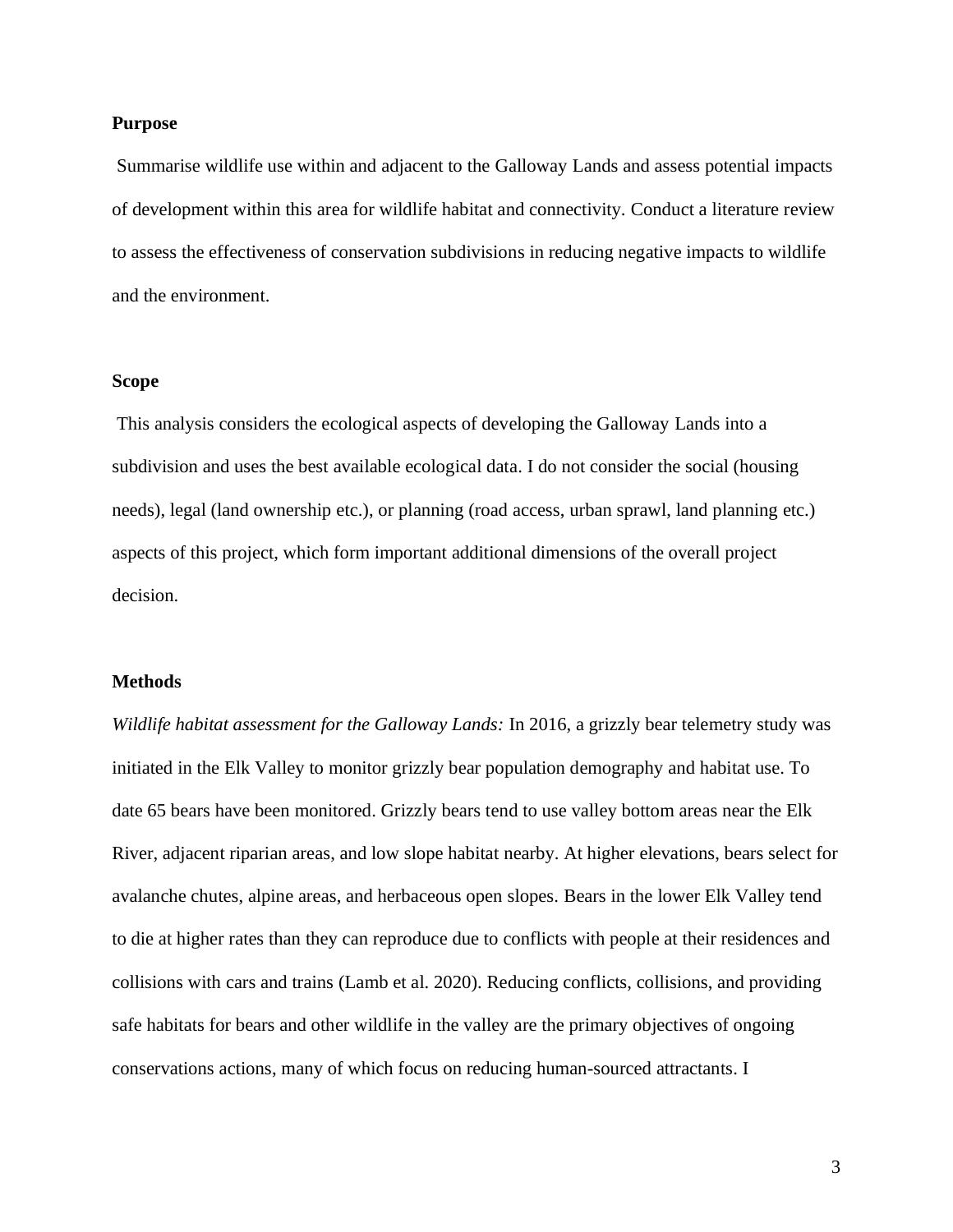summarized grizzly bear habitat use as observed from the telemetry relocations as well as grizzly bear habitat quality from resource selection functions developed from these data (Apps and Lamb 2019). I also summarized ungulate winter range areas from the Province of BC, and briefly consider the impacts to aquatic systems.

*Conservation subdivision literature review:* I conducted a review of the peer-reviewed literature on conservation subdivisions. I searched the Web of Science data base using the keyword "conservation subdivision" and then conducted a second search specific to the local context in Fernie which consisted of two searches: 1) "conservation subdivision" AND "large mammal", and 2) "conservation subdivision" AND "grizzly bear", "conservation subdivision" AND "elk", "conservation subdivision" AND "moose", "conservation subdivision" AND "bear".

#### **Results and Discussion**

*Wildlife habitat assessment for the Galloway Lands:* Of the 65 bears monitored throughout the Elk Valley, 26 animals spent time within the landscape buffer and 8 used the Galloway Lands directly (Fig 1). Note that this is a minimum assessment of use because not all bears in the valley are collared, and the collars only send 4-12 relocations per day. Thus, animals may pass through these lands without collars on or during the period between relocations. The Galloway Lands provide medium and high-quality grizzly bear habitat from spring to fall and low-quality denning habitat due to its' valley bottom location (Fig 2). These lands are commonly used as a movement corridor for grizzly bears (Fig 3), as this is one of the undeveloped and intact corridors that allows bears to travel between Morrissey and Lizard Creek. Bears generally avoided the City of Fernie and the residential development at Fernie Alpine Resort. The corridor between the City of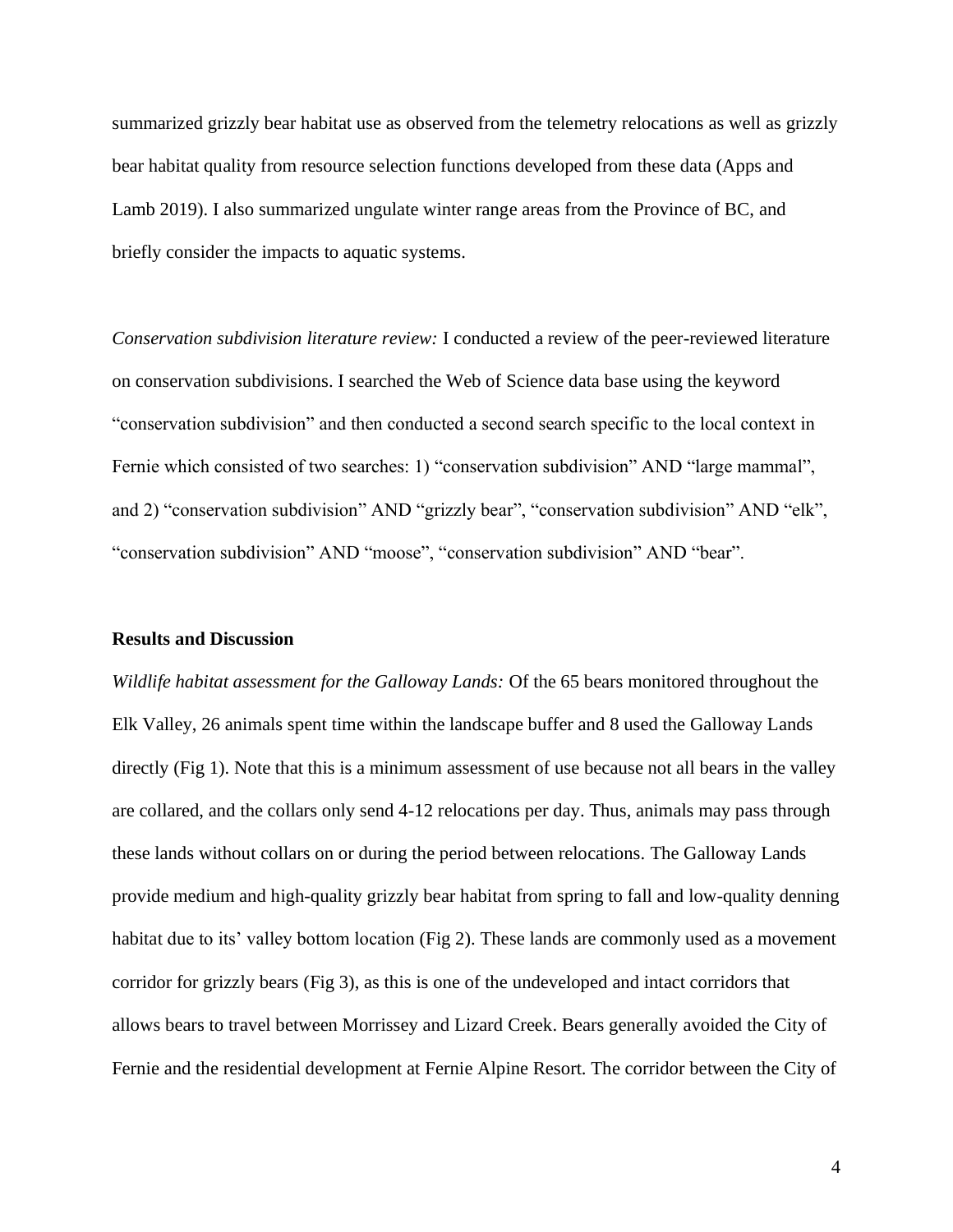Fernie and Fernie Alpine Resort is getting narrower as the Cedars development expands. Development of the Galloway Lands would essentially create a continuous band of human development between the City of Fernie and Fernie Alpine Resort that would severe this corridor.

Considering other species, the Galloway Lands comprise important winter range for moose (Fig 4). On the aquatic side, Lizard Creek —which is directly downslope from the proposed Galloway Lands—has been identified as an important spawning tributary for westslope cutthroats (Prince and Morris 2003). Westslope cutthroat trout are species of special concern with a limited range that face a variety of threats to their persistence in Canada (Canada 2017). Urban development is listed as a key concern for westslope cutthroat trout conservation, especially relating to runoff and changes to the impervious surface and natural vegetation adjacent to the stream (Canada 2017); all of which would be altered through the development of the Galloway Lands.



**Fig 1.** Grizzly bear telemetry relocations collected between 2016-2021 within the landscape buffer (black) and the Galloway Lands (red). These data represent 3,888 relocations from 26 individual bears, 8 of which use the Galloway Lands.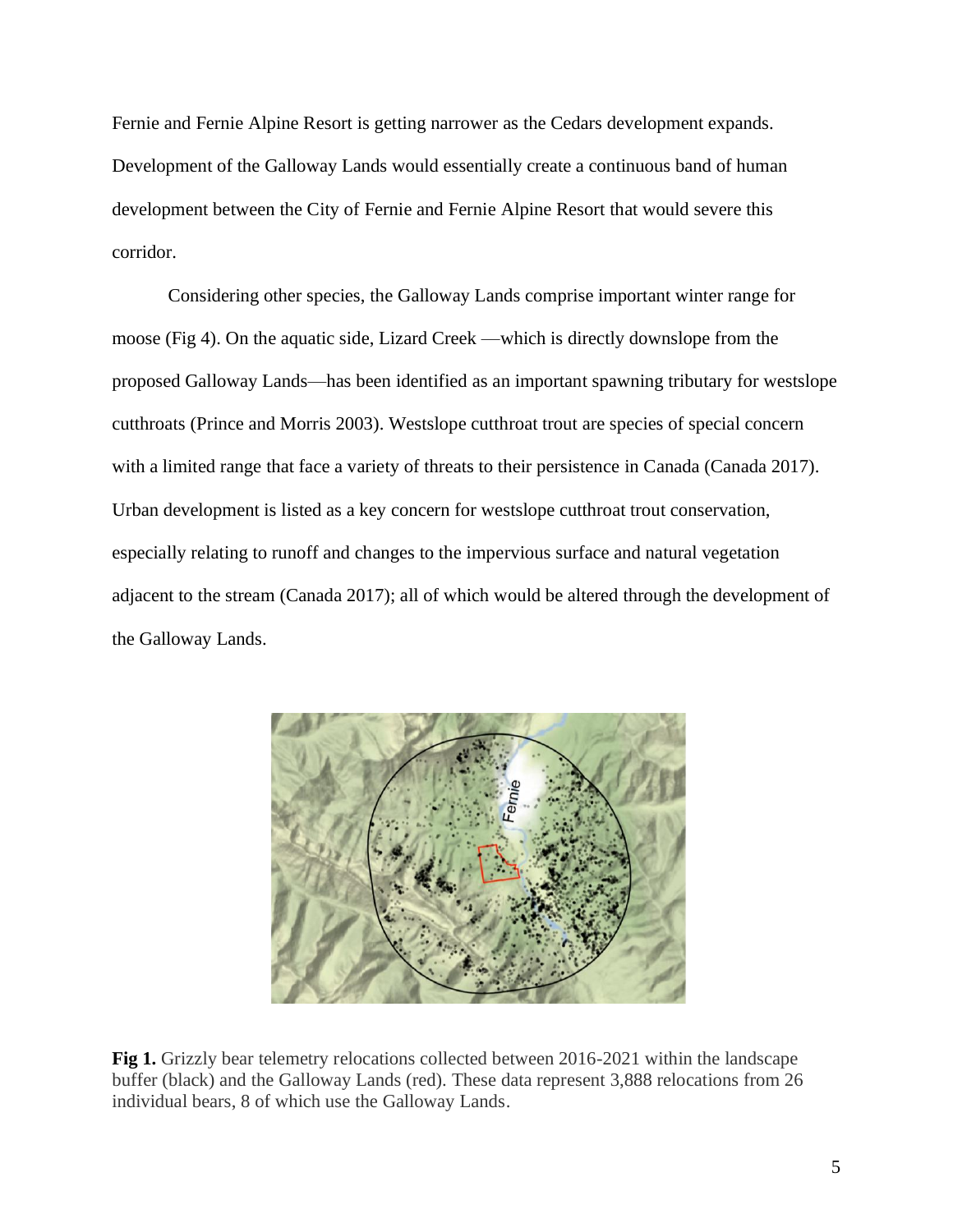

**Fig 2.** Seasonal habitat quality for grizzly bears from Apps and Lamb (2019) within the landscape buffer (black) and the Galloway Lands (red). Habitat quality ranged from 0-1, which was reclassified as low (0-0.5), medium (0.5-0.7), and high (0.7-1).



**Fig 3.** Grizzly bear movement paths collected between 2016-2021 within the landscape buffer (black) and the Galloway Lands (red). These data represent 3,888 relocations from 26 individual bears, 8 of which use the Galloway Lands.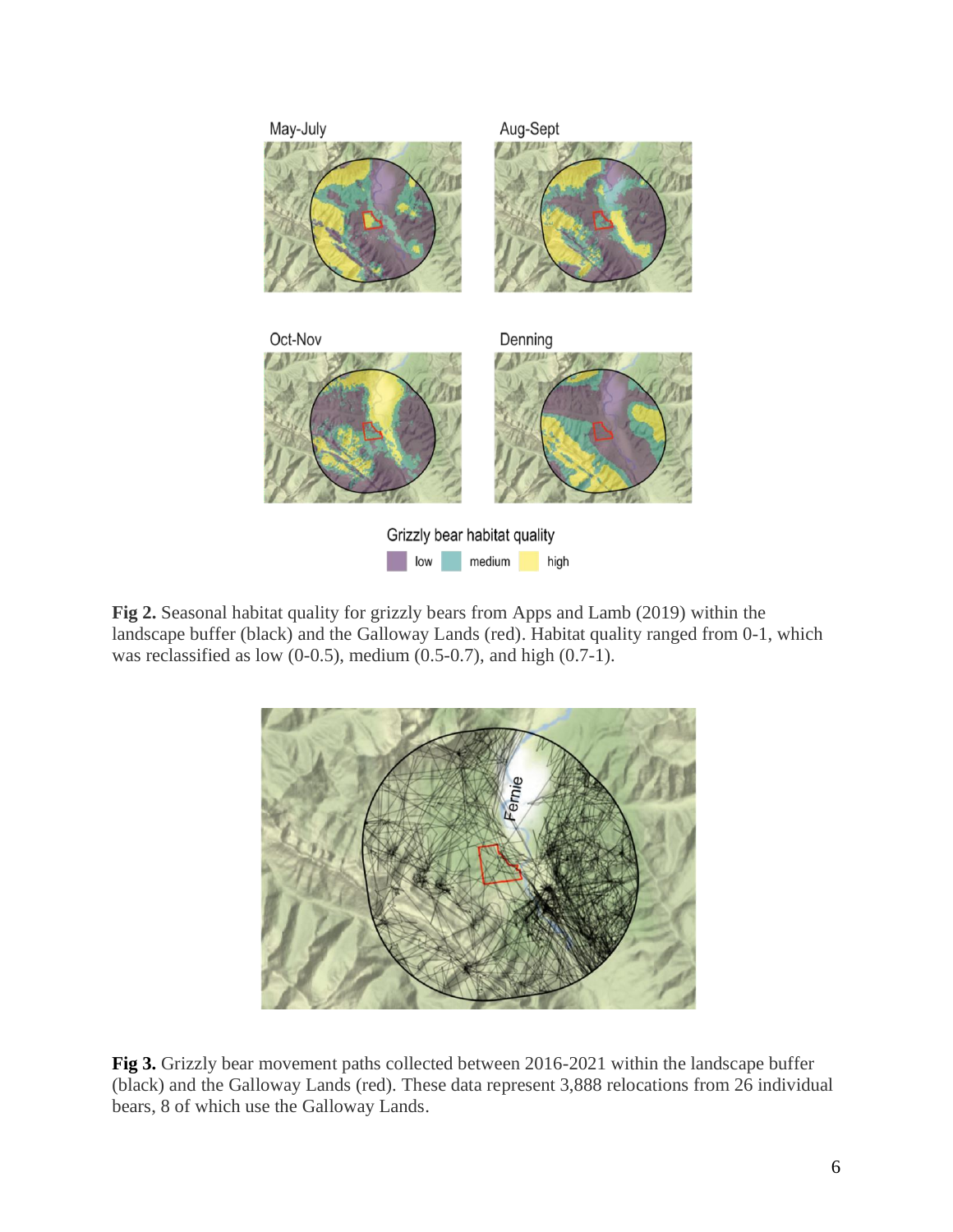

**Fig 4.** Identified ungulate winter range (green) from the Province of British Columbia within the landscape buffer (black) and the Galloway Lands (red).

*Conservation subdivision literature review*: The "conservation subdivision" query produced 26 results, while the "conservation subdivision" AND "large mammal" as well as the speciesspecific query both produced 0 results. I conducted an additional post-hoc query to assess whether the 0 results pertaining to large mammals was due to a paucity of evidence or an artefact of the search terms or search engine. I searched google scholar using "conservation subdivision" AND "large mammal", which returned 6 results, however upon inspection none of the six results were directly related to the influence of conservation subdivisions on large mammals. Thus, I concluded there was a paucity of peer-reviewed evidence to support assessment of the effectiveness of conservation subdivisions in conserving the movement and habitat of large mammals. Within the 26 papers from the original search, one of the papers included an assessment of larger mammals (deer and elk).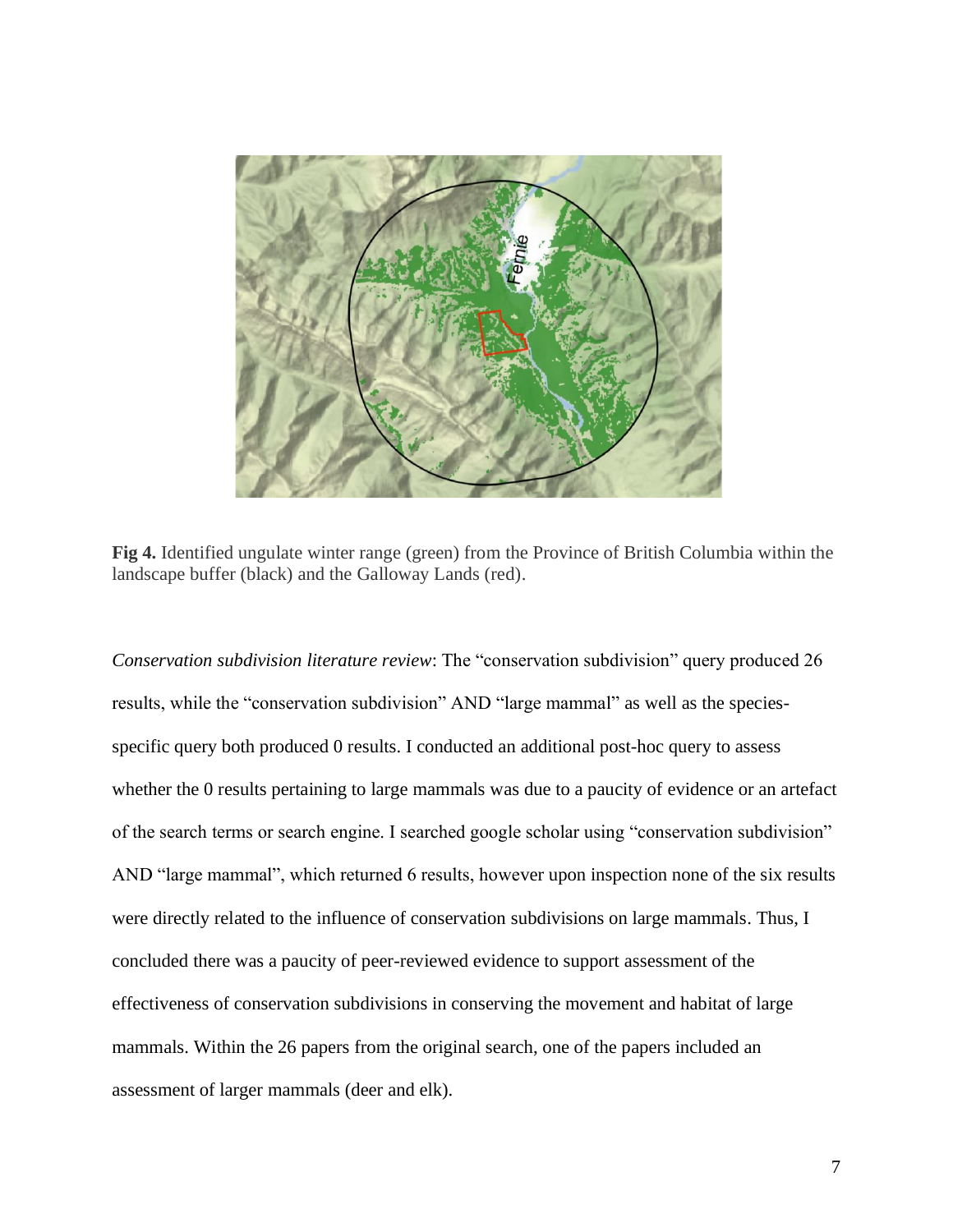Of the 26 results from the "conservation subdivision" query, 10 documents explored the influence of conservation subdivisions on land, wildlife, or water conservation. The remaining 16 explored the social or regulatory aspects of conservation subdivisions such as consumer perspectives, willingness to pay, and regulatory challenges to their implementation and success. Within these documents several different names for conservation subdivisions were also used, such as "Conservation Development", 'Water Sensitive Design', or 'Low Impact Urban Design and Development", suggesting that the search terms used were broad enough to capture a range of literature relating to this type of development. The literature on conservation subdivisions suggests that most of these developments are in the central and northeastern United States. Outside this area, these subdivisions also occur in Boulder and Larimer counties in Colorado.

The consensus in the literature—based off the 10 documents that explored the influence of conservation subdivisions on the environment—was that conservation subdivisions have been successful at protecting land area. Compared to traditional subdivision designs, conservation subdivisions conserved more land in an undeveloped state (Arendt 2004, Milder and Clark 2011, Göçmen 2014, Mockrin et al. 2017). For example, in Waukesha County, Wisconsin, Göçmen (2014) showed that traditional subdivisions protected only 11% of the land while conservation subdivisions protected 50%. However, the composition of these protected lands (natural vegetation, woodland, or mowed grass) was similar between development type, suggesting that the proportion of land left natural versus mown in these protected lands was similar. Conservation subdivisions also resulted in the conservation of wildlife habitat (11% of wildlife habitat developed vs 38% in traditional subdivisions) and environmental corridors (13% of corridors developed vs 73% in traditional subdivisions). In a country-wide analysis of conservation developments in the United States, Milder and Clark (2011) show that conservation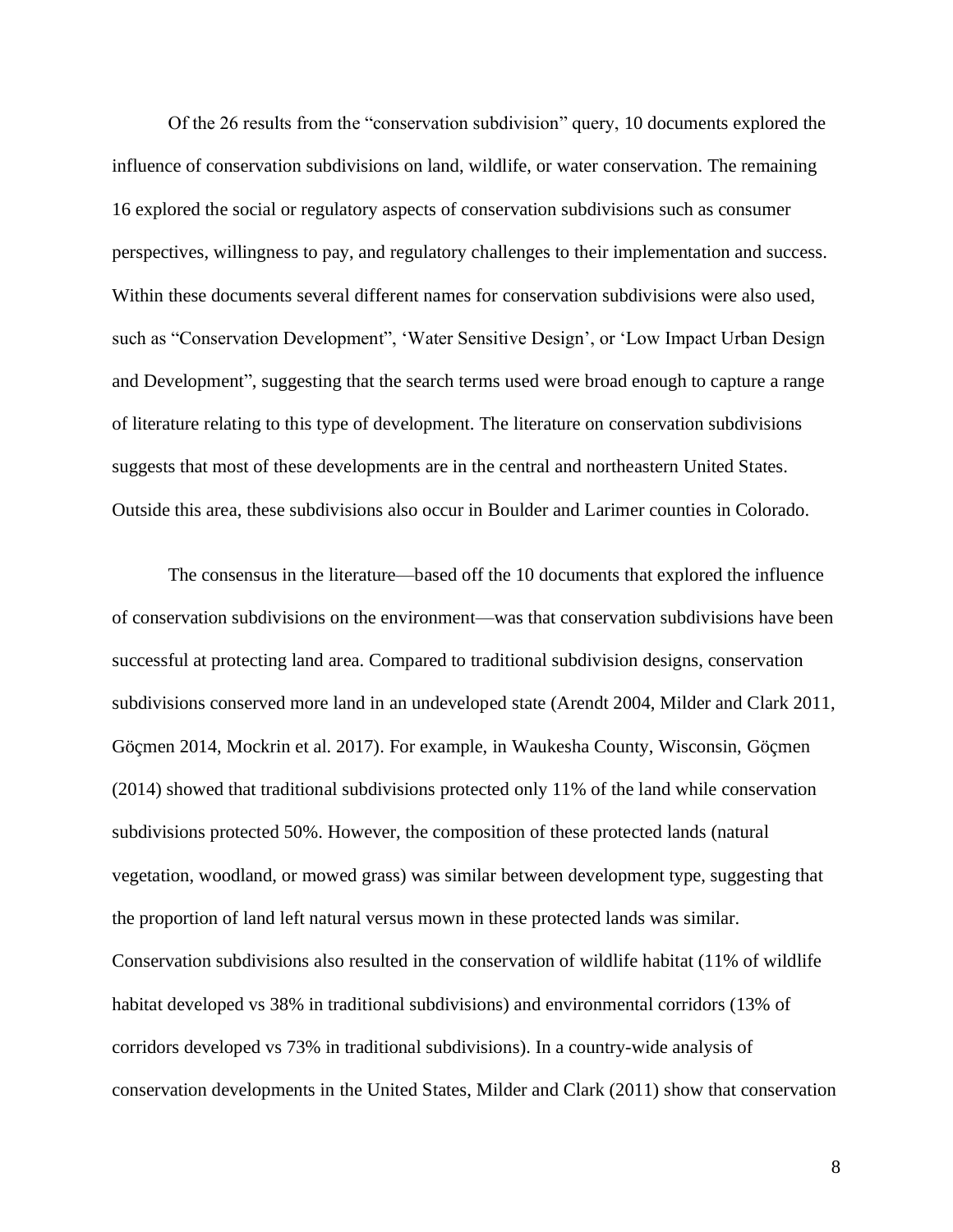subdivisions have protected at least 19,763 million ha. However, Milder and Clark (2011) also provide evidence that conservation subdivisions protect much less land (~57% of area) than other conservation developments such as reserved-homesite projects (98%), limited development projects (94%), and conservation oriented master-planned projects (71%).

While the area of land protected is a helpful measure, the configuration of these lands is equally important for ecological function. For example, Göçmen (2014) suggests that "the preservation of lands distributed in small patches, especially at the outer edges of subdivisions, as observed in five of the Waukesha County conservation subdivisions, may provide a buffer from surrounding developments, an outcome that community residents, planners, and public officials find desirable. However, this outcome may do very little for local wildlife needs", and in addition "the presence of corridors in a landscape does not guarantee that the wildlife will move from one habitat patch to the other. Depending on the corridor's width, length, shape, and vegetation, as well as the similarity of the environment between the patch and its surroundings (i.e., the matrix), wildlife may choose to avoid the corridor when moving between patches". While conserving land is a key step to maintaining ecological function, area itself is not always enough to produce the desired outcomes which include wildlife being able to move, eat, and live in these habitats.

Despite the ability of conservation subdivisions to protect land area, the realized benefits for wildlife and waterways were equivocal across studies and none provided evidence of benefits for large mammals. For example, Lenth et al. (2006) explored different housing configurations (clustered versus dispersed) and found no effect of configuration on safeguarding conservation values such as songbird and ground-nesting bird density, mammal presence, and native plant

9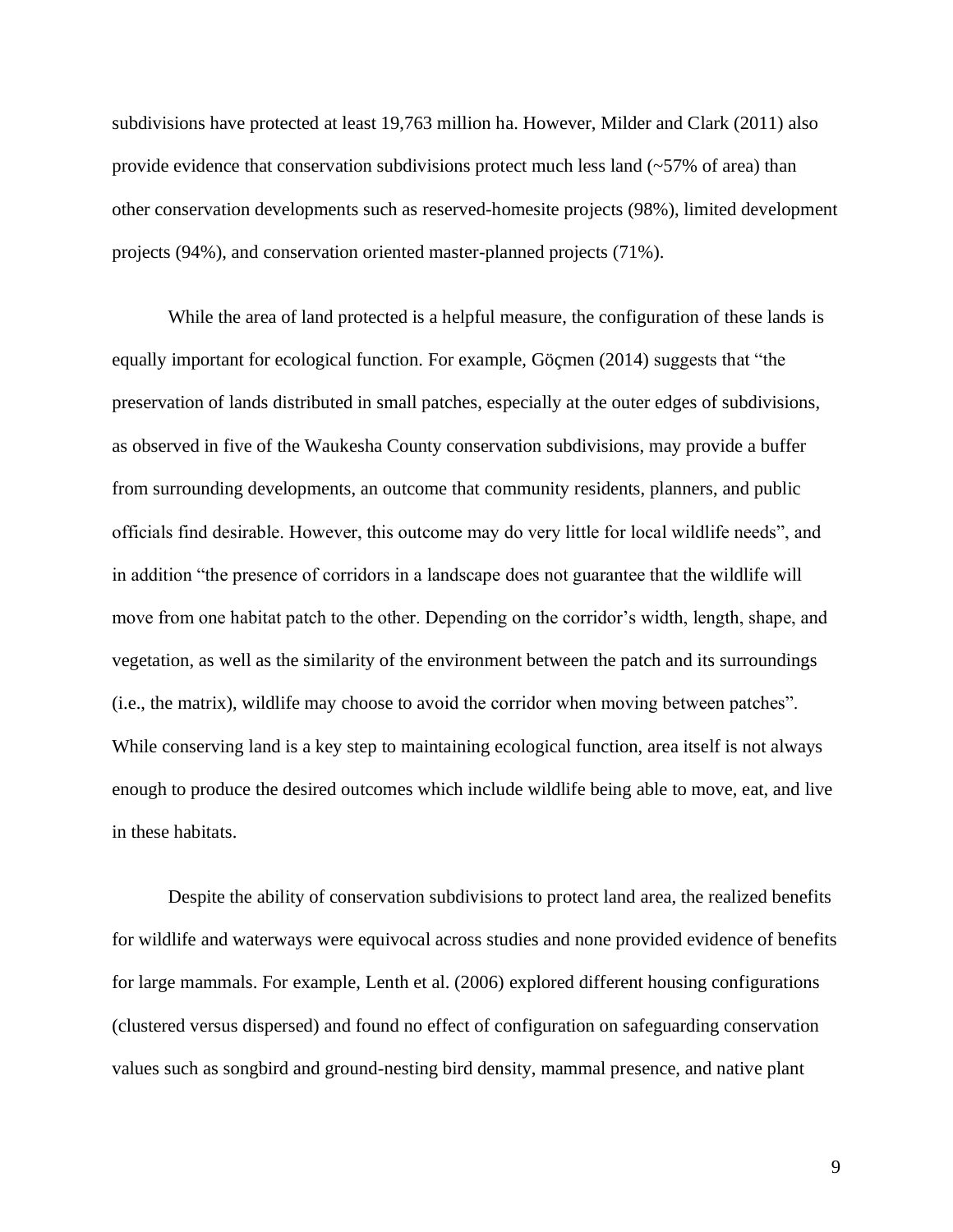cover. This finding suggests that the conservation subdivision's approach, whereby "Conservation subdivisions are generally "density-neutral", meaning that the overall number of dwellings built is not different from that done in conventional developments" (Arendt n.d.) are unlikely to safeguard ecological values through configuration adjustments alone. Housing density would need to be lower than traditional subdivisions as well. Compared to undeveloped land, Lenth et al. (2006) showed that both clustered and dispersed housing developments "had significantly higher densities of non-native and human-commensal species and significantly lower densities of native and human-sensitive species than undeveloped areas". While Farr et al. (2017) found smaller differences between undeveloped and developed lands—possibly due to their use of the less informative metric of species occurrence (i.e., >1) as opposed to Lenth et al. (2006)'s richer abundance metric for birds—their analysis confirmed that most large mammals occurred slightly less frequently in conservation subdivisions than in undeveloped land, especially when the development had <80% preserved natural space. In addition, Farr et al. (2017) suggested that "species with home ranges  $>5 \text{ km}^2$  dominated the number of detections in [developments] with 80% or more preserved open space, whereas small-bodied mammals dominated the species assemblage when [developments] had 60% or less preserved open space". Conservation subdivisions without sufficient natural space are likely to preclude large mammals. Finally, water run-off and impacts to waterways was not always improved by the conservation subdivision design (Roon 2020). For example, Göçmen (2013) suggested that the conservation subdivisions' "commonly identified goals of protection of lands with conservation value, creation of a regional network of open spaces, and contribution to improved water quality are often not reached".

10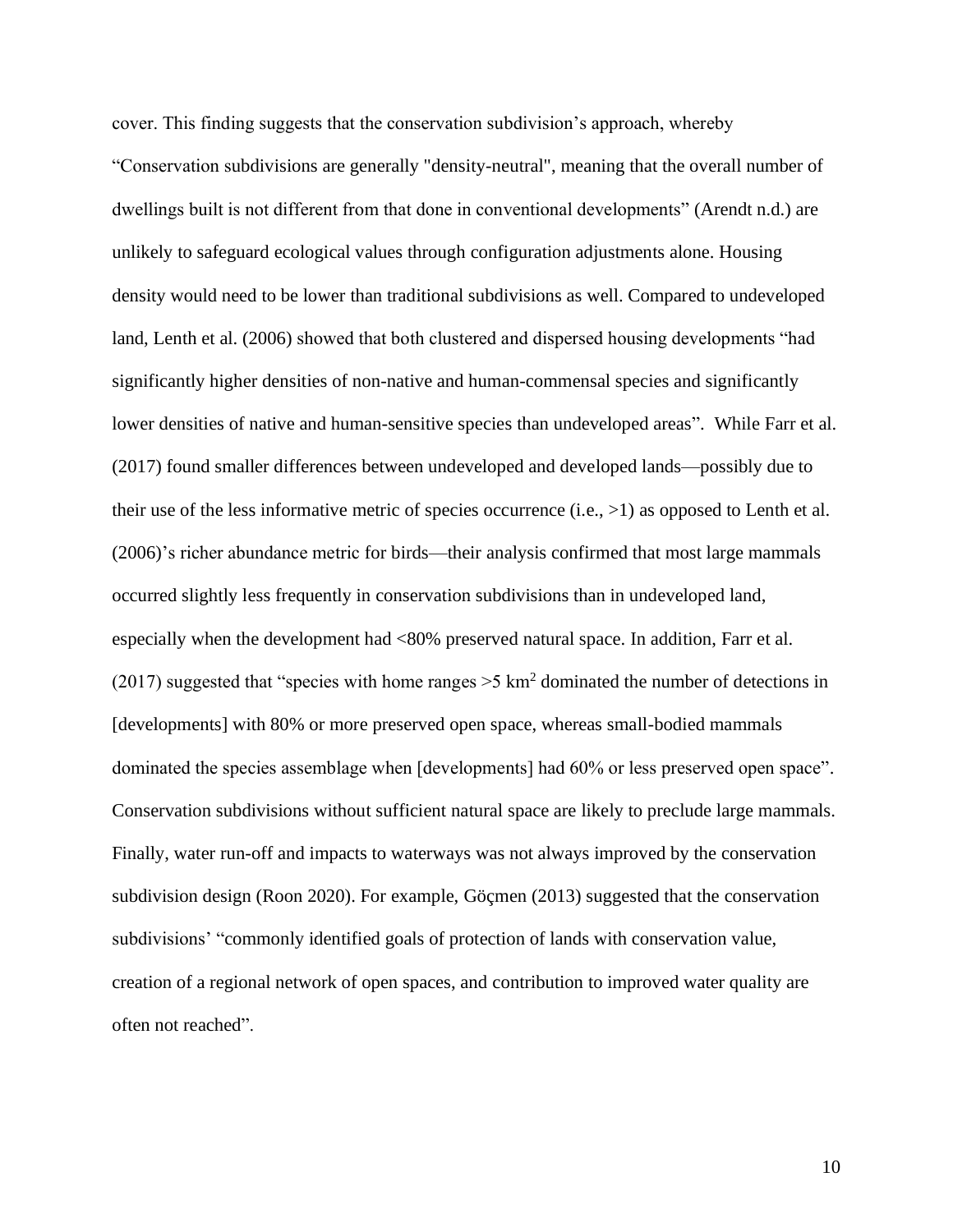Overall, I suggest that the literature supports the idea that conservation subdivisions protect more land area than traditional subdivisions, but this extra space rarely translates to meaningful benefits to wildlife. Even with more space conserved, the impacts of the housing development end up impacting the adjacent conserved land within the development, which is often heavily fragmented and provides degraded habitat that does not function well for many species. Most large mammal species of interest in the Elk Valley such as elk, moose, grizzly bear, wolverine, and cougars, are not present (or have been extirpated) from the areas where most conservation subdivisions have been designed. Where evidence was available, it appeared that conservation subdivisions would function poorer for these large-bodied animals compared to the smaller mammals and amphibians many of these developments are designed for. The conservation area would need to be  $>80\%$  and corridors quite wide ( $>1$  km) to allow these developments to support conservation values for large-bodied wildlife. Without corridors that are wide enough to allow for the attenuation of the development effect and space for the animals to move, the corridor will not be functional (Ford et al. 2020). The zone of influence from residential development on wide-ranging species such as bears, cougars, and wolves is often 3-6 km. This influence is often wider than many individual parcels of developable land in British Columbia, thus creating challenging conditions to create housing developments that also work for wide-ranging species without land planning that designates corridors at the landscape level (i.e., across parcels). Steps to reduce the impact of developments are crucial to increasing land stewardship, but it must be noted that even with mitigations, developments can still have a strong negative impact which will depend on the housing density, private land stewardship (i.e., wildlife-friendly fencing versus exclusion fencing), and the configuration and quality of the conserved habitat.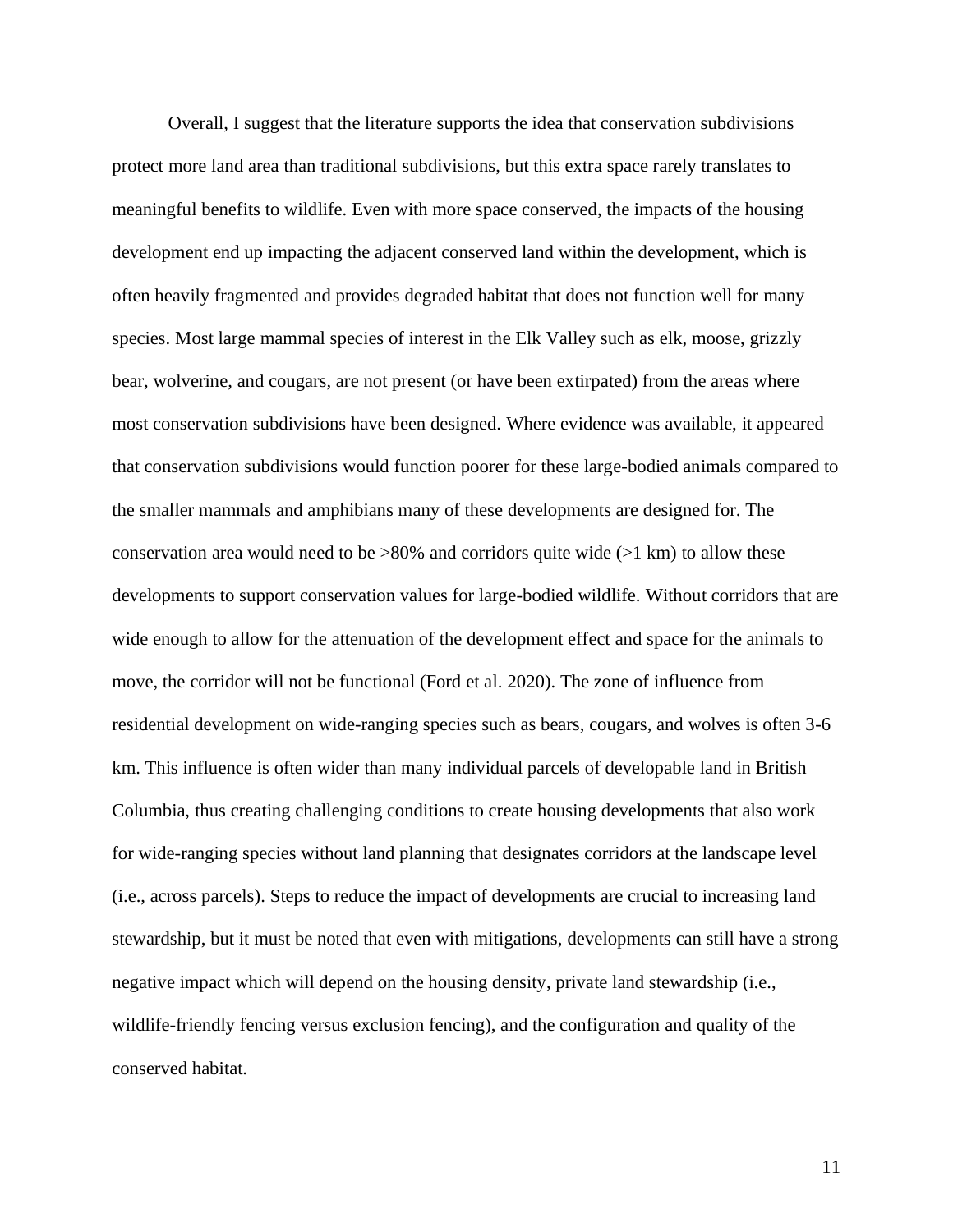# **References**

Apps, C., and C. T. Lamb. 2019. Scale-Integrated Grizzly Bear Habitat Modelling. Page 46.

Arendt, R. 2004. Linked landscapes: Creating greenway corridors through conservation subdivision design strategies in the northeastern and central United States. Landscape and Urban Planning 68:241–269.

Arendt, R. (n.d.). Conservation Subdivision Design: A Brief Overview:2.

Canada, E. and C. C. 2017, August 31. Westslope cutthroat trout (Oncorhynchus clarkii lewisi): COSEWIC assessment and status report 2016. assessments;research. https://www.canada.ca/en/environment-climate-change/services/species-risk-publicregistry/cosewic-assessments-status-reports/westslope-cutthroat-trout-2016.html.

- Farr, C. M., L. Pejchar, and S. E. Reed. 2017. Subdivision design and stewardship affect bird and mammal use of conservation developments. Ecological Applications 27:1236–1252.
- Ford, A. T., E. J. Sunter, C. Fauvelle, J. L. Bradshaw, B. Ford, J. Hutchen, N. Phillipow, and K. J. Teichman. 2020. Effective corridor width: linking the spatial ecology of wildlife with land use policy. European Journal of Wildlife Research 66:69.
- Göçmen, Z. A. 2013. Barriers to successful implementation of conservation subdivision design: A closer look at land use regulations and subdivision permitting process. Landscape and Urban Planning 110:123–133.
- Göçmen, Z. A. 2014. Assessing the Environmental Merits of Conservation Subdivision Design. Journal of Planning Education and Research 34:203–220.
- Lamb, C. T., A. T. Ford, B. N. McLellan, M. F. Proctor, G. Mowat, L. Ciarniello, S. E. Nielsen, and S. Boutin. 2020. The ecology of human–carnivore coexistence. Proceedings of the National Academy of Sciences 117:17876–17883.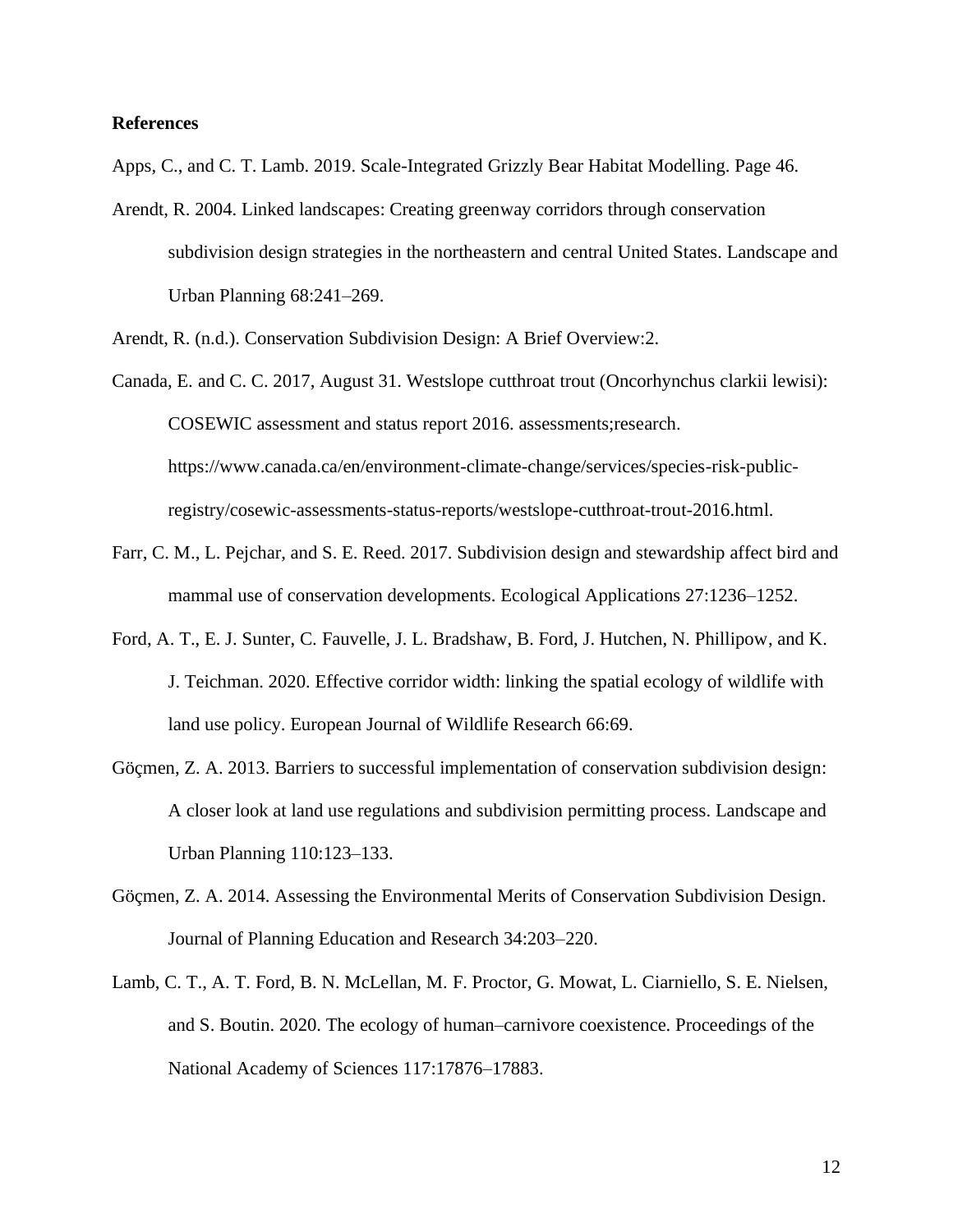- Lenth, B. A., R. L. Knight, and W. C. Gilgert. 2006. Conservation Value of Clustered Housing Developments. Conservation Biology 20:1445–1456.
- Milder, J. C., and S. Clark. 2011. Conservation Development Practices, Extent, and Land-Use Effects in the United States. Conservation Biology 25:697–707.
- Mockrin, M. H., S. E. Reed, L. Pejchar, and S. Jessica. 2017. Balancing housing growth and land conservation: Conservation development preserves private lands near protected areas. Landscape and Urban Planning 157:598–607.
- Prince, A., and K. Morris. 2003. Elk River Westslope Cutthroat Trout radio telemetry study 2000- 2002. Page 36. Columbia-Kootenay Fisheries Renewal Partnership, Cranbrook.
- Roon, M. van. 2020. Demonstrating the need to simultaneously implement all water sensitive design methods for aquatic ecosystem health. Heliyon 6.